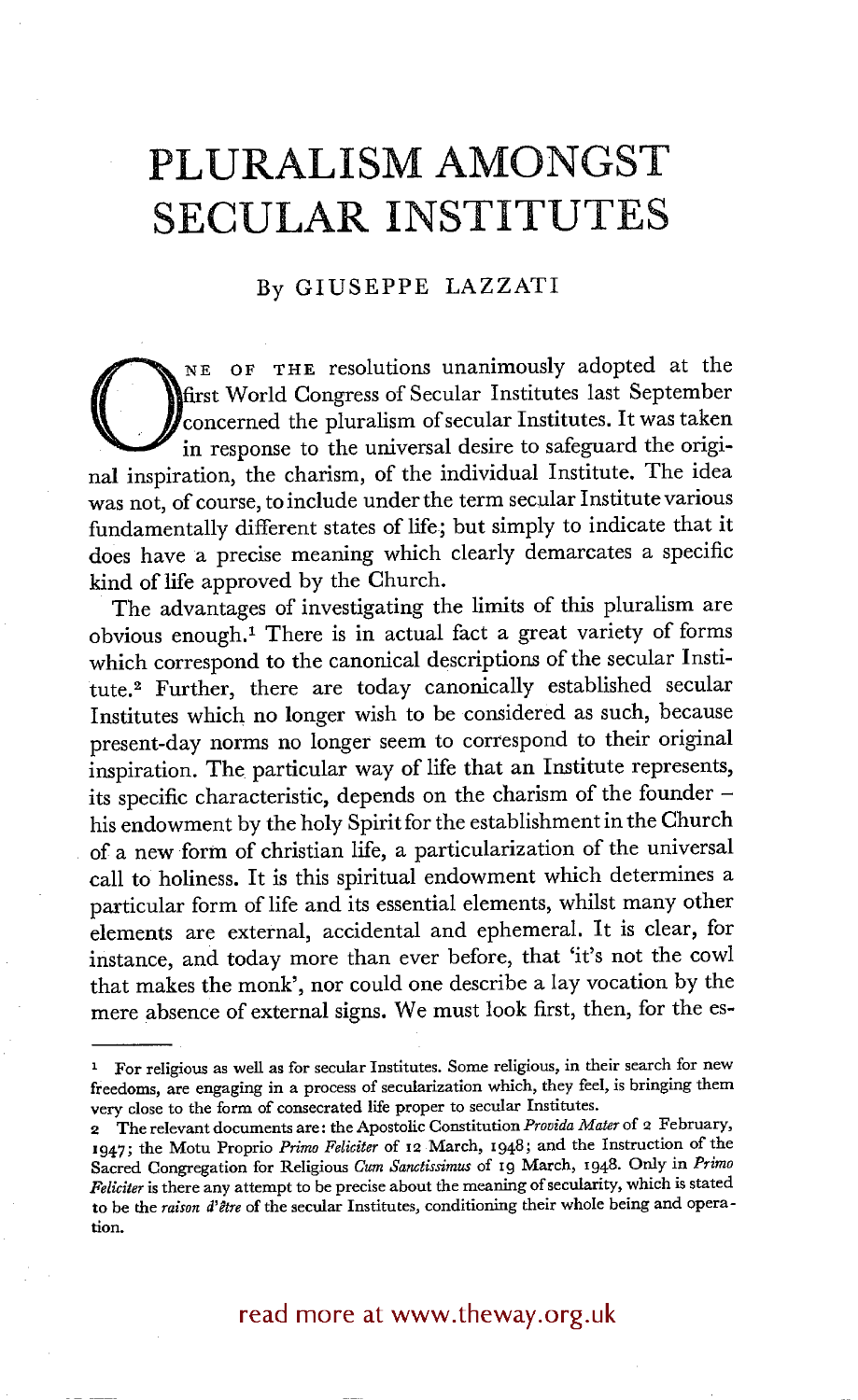sential element, without which a secular Institute cannot exist as such, even though there may be present other elements which do belong to the make-up of such an Institute.

The common opinion is that this element is to be found in the relationship between consecration and secularity or worldliness.<sup>3</sup> But we must be clear about the meaning of this statement. Otherwise we will lapse once more into a vagueness which would defeat our attempt at definition, in the strict sense of marking out the exact boundaries; remembering in our case that canonical definition depends on spiritual demarcation.

The purpose of the Motu Proprio *Primo Fdidter,* was, it seems certain, to clarify the notion of secularity, which was accepted as the specific characteristic of the secular Institutes and the expression of their entire *raison d'gtre.* In what has become a famous phrase, this document stated that the apostolate of the secular Institutes 'must not only be carried out faithfully in the world, but also, as it were, from the world's midst; and for that reason it must avail itself of the professions, methods, forms, places and circumstances which correspond to this condition of worldliness'. *(Won tantum in saeculo sed veluti ex saeculo, ac proinde professionibus, exercitiis, formis, locis, return*  adiunctis saeculari huic conditioni respondentibus, exercendus est fideliter.) This text itself needs clarification, which can be achieved by going back to what is certainly its source. At the same time, we must remember that texts such as these, which attempt to express the power of the holy Spirit's gift, contain a depth of meaning which only life itself can reveal; so that any interpretation which fails to take account of the historical development of any life-form in the Church is bound to be defective.

The source of the text is, beyond all doubt, the report prepared by Fr A. Gemelli O.F.M. on 'Secularity and the Consecrated Life' presented to the Holy See in I939:

The characteristic element of the forms of life under **consideration**  has no parallel either in the religious state strictly understood **or in**  the quasi-religious state treated in canons 673 and following of the code of canon law. It consists in this, that the objective and programme of those consecrated in these Institutes is *the service of God in the world.* The members of a religious or quasi-religious association are dedicated to promoting Christ's Kingdom in the world by prayer and

**<sup>&</sup>quot; This was the general opinion at the Congress, attended by almost all the approved secular Institutes.**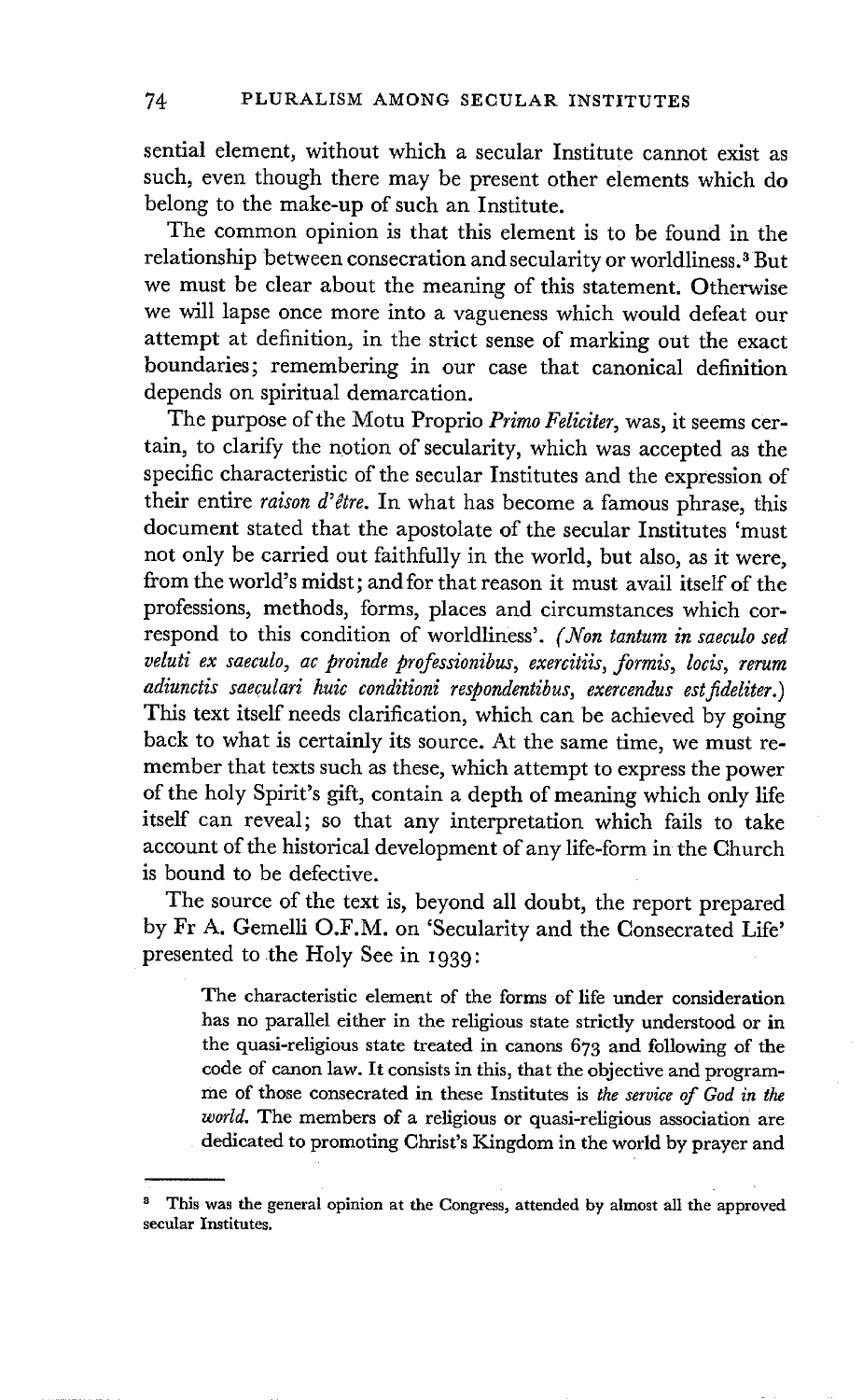action; they *work on the world but from outside the world.* Whereas the member of the secular Institute, though he consecrates himself wholly and with equal zeal to the same end, *works on the world from within the world,* so to speak. No doubt this formula is a very imperfect one, but it is perhaps more adequate than most for expressing a real but extremely complex antithesis; one, moreover, which is still being worked out in practice.<sup>4</sup>

Here then is the original source of the formula, *Non tantum in saeculo sed veluti ex saeculo.* Its author states frankly that it is by no means a perfect formulation; but he does insist that it expresses 'the most characteristic, and, at the same time, the most revolutionary aspect of the new ways of life'. It is because of this that 'associations of this type, as opposed to religious or quasi-religious associations, cannot have clerics, at least among their effective members, but only laity'. The last thirty years has seen the living out in practice of the antithesis mentioned by Fr Gemelli. In particular, the notion of secularity has become more precise through experience and reflection. Special attention has been given to it in certain well-known conciliar texts, particularly with reference to the role of the laity in the Church:

The secular character is proper and special to laity.., by their very vocation, the laity seek the kingdom of God by dealing with temporal realities and setting them to rights according to the divine plan. They livein the world, that is, in each and in all the secular professions and occupations. They live in the ordinary circumstances of family and social life, from which the very web of their existence is woven. They are called there by God, so that, by exercising their proper function and led by the spirit of the gospel, they can *work for the sanctification of the world from within,* in the manner of leaven. In this way they can make Christ known to others, expecially by the testimony of a life resplendent in faith, hope, and charity. The layman is closely involved in temporal affairs of every sort. It is therefore his special task to illumine and organize these affairs in such a way that they may always start out, develop and persist according to Christ's mind, to the praise of the creator and the redeemer. 5

Texts such as these point up the problem of secular Institutes for priests. I am becoming more and more convinced that if we do have to speak of secularity with reference to priests, the term cannot have

*6 Lumen Gentium, 3I.* 

This report has been published in *Secolarità e vita consecrata* (Rome, 1966), pp 36o-442.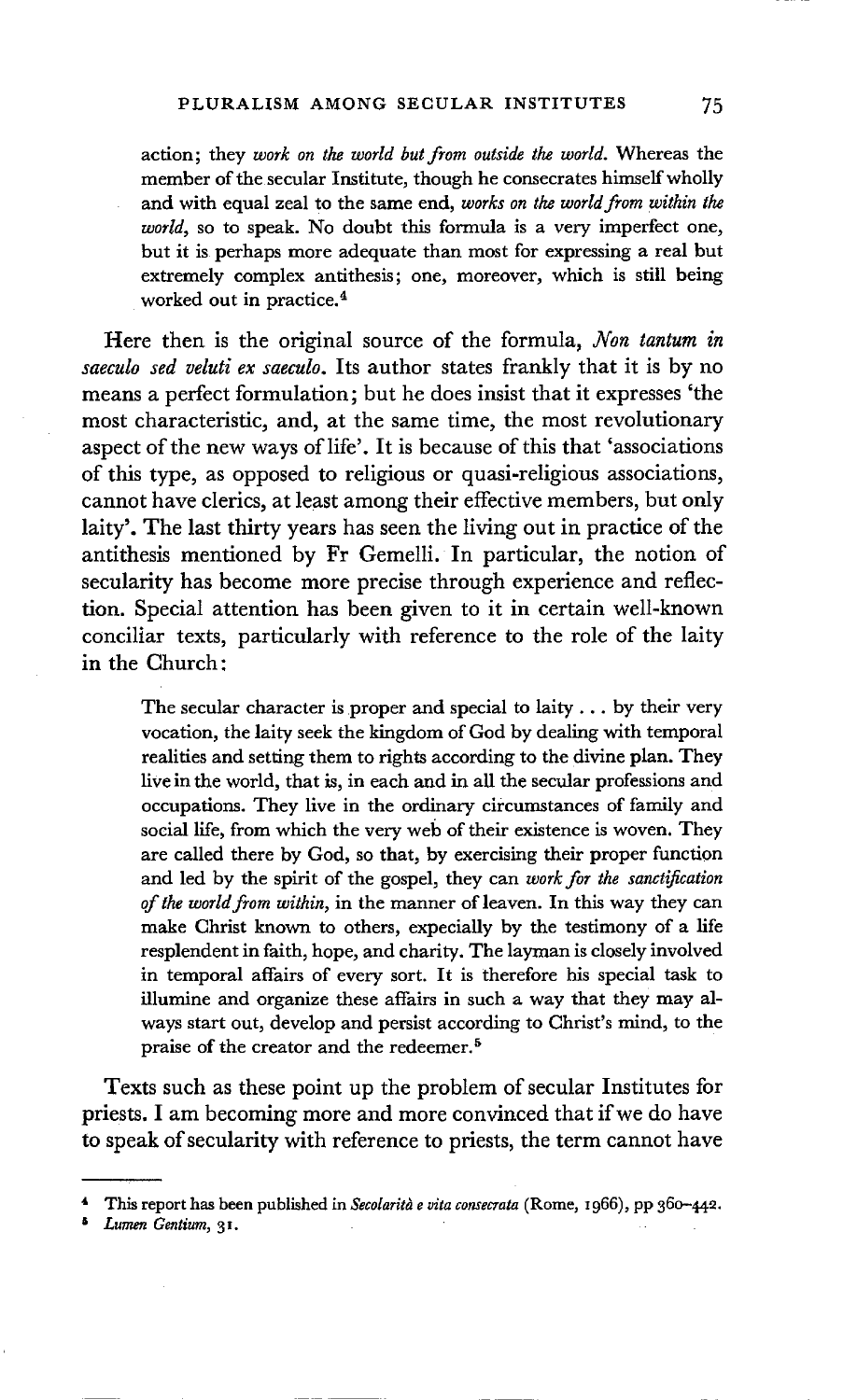the same meaning as when it is applied to the laity. I have no doubt of the good that can be done, and is in fact being done, by Institutes for priests which aim at fostering a spirit and a way of life based on evangelical charity; yet I am sure that it would be better to find for these Institutes a name more suited to their nature than that of secular Institutes. 6

We are now in a position to consider what precise meaning must be given to the formula used for specifying secularity, taking into account the origins of the expression and all that reflection and experience have contributed since i939. It is understandable that the formula, for some, should have been applied in a purely tactical sense: that is, the realities and conditions of the world *(saeculum)*  have been made so many occasions for an apostolate consisting of a more advanced form of evangelization (especially when the very notion of apostolate comes to be accepted as synonymous with evangelization). It is also understandable that Institutes which are properly defined as apostolic, and who have some directly apostolic work of an advanced or pioneering type to which their members dedicate the whole or part of their time, should think that all this exhausts the meaning not only of the *in saeculo* (in the world) but also of the *veluti ex saeculo* (from the world's midst) - to use the phrase expressing what is truly original in the formula. The *in saeculo* applies, in fact, to all christians, priests and religious included. The Church is in the world for the salvation of the world; nor can we conceive of a vocation in the Church that is not directed to the salvation of the world.<sup>7</sup> If the phrase *veluti ex saeculo* were taken in the

<sup>&</sup>lt;sup>6</sup> It is obvious that priests need to understand the problems of the laity in order the better to carry out their priestly ministry; and this will demand an open and honest dialogue with the laity in general and in particular with consecrated lay persons living in secular Institutes. However, it seems to me that the citation we have given from *Lumen Gentium* remains fundamental. After the clear and precise statement about the secular character proper and special to laity, the conciliar text continues: 'It is true that those in holy orders can at times engage in secular activities, and even have a secular profession. But by reason of their particular vocation they are chiefly and professedly ordained to the sacred ministry. Similarly, by their state in llfe, religious give splendid and striking testimony that the world cannot be transfigured and offered to God without the spirit of the beatitudes'. The priest, then, is never defined by secularity. Nor do I believe it makes sense to speak, as some do today, of secular Institutes for priests in the context of associations of priests specializing in the guidance of the laity. But this is another issue altogether.

When we speak of the salvation of the world, we mean its liberation from sin and its offering to God according to the end for which it is created and tb which the Redeemer seeks to restore it. As *Lumen Gentium* insists, this salvation is worked out under God by the whole Church: that is, the pope, the college of the bishops *in toto* and in its individual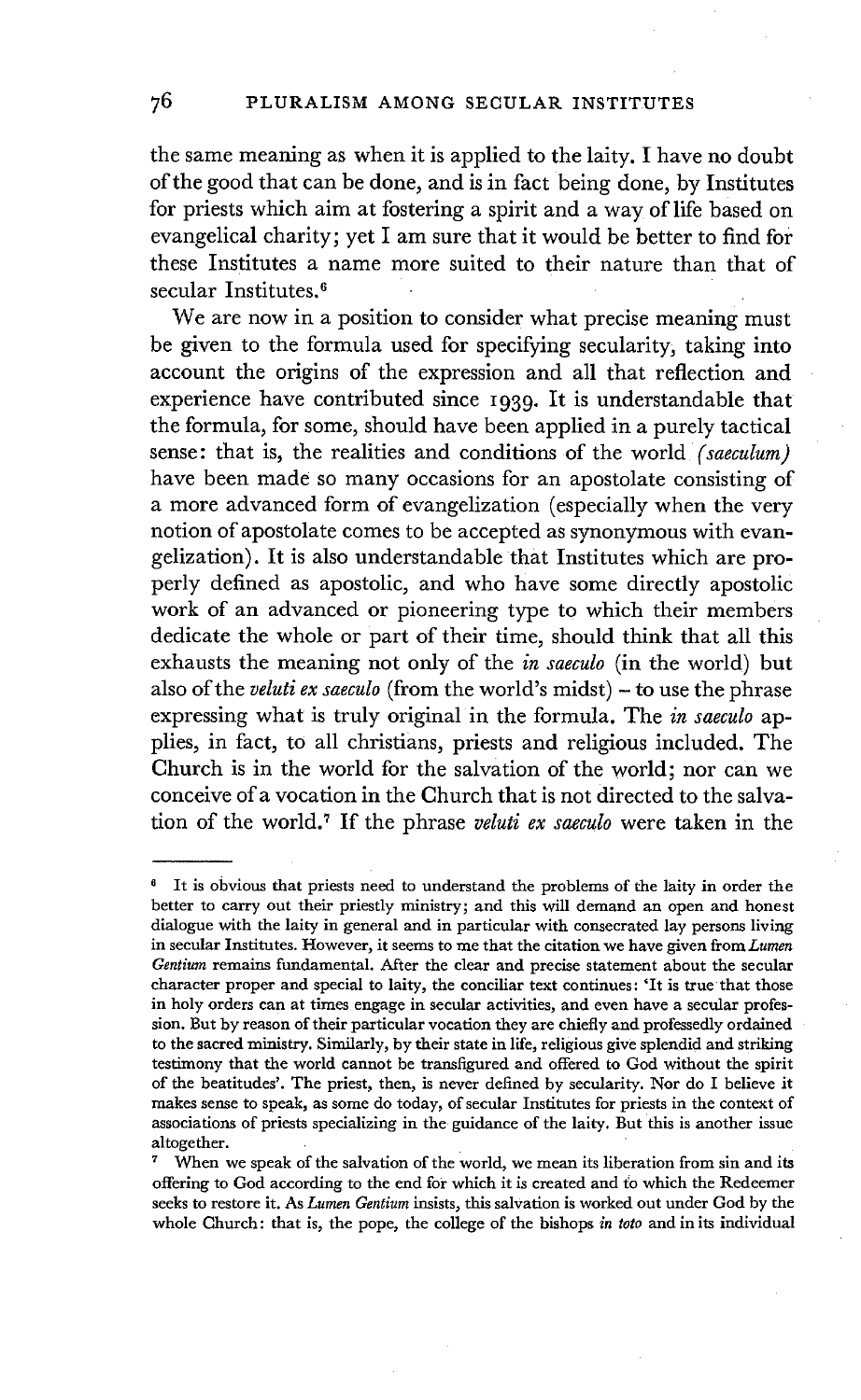tactical sense already referred to, as a sort of dropping by parachute among the enemy lines, it could hardly have become the accepted expression to describe the essential element which conditions this new way of life, in its spiritual, structural and juridical aspects. In fact, such a tactical interpretation of the phrase would not detract in any way from that being 'outside' the world which the other phrase *in saeculo* involves: 'being outside', that is, the actual building of the world; yet that is the very reason why the layman should remain in the world.

Fr Gemelli saw in this phrase 'from the world's midst' more than the conditioning element of the life of the secular Institute. The expression is also creative of the vision of the Church as the *sacramenturn renovationis totius mundi,* the mystery of the world's renewal. Clearly, it is through the Church that men are to be saved by being liberated from the slavery of sin. And more than this: the world is to be saved through its own constituent realities, once these have been liberated, through the Church, from the whims of sinful man and set to rights according to the will of God; so that these realities are no longer obstacles, but positive helps to man in his journey to God. It is such a vision that the phrase 'from the world's midst' conjures up. It expresses the condition, the task of anyone, the ordinary man, and, in the Church, the layman or secular who feels himself called both by his own natural situation and by his mission to build up the world in every aspect of its reality - social, economic, political and cultural. Whoever accepts this vocation can draw inspiration and strength from this truly christian task of bringing together natural and supernatural principles and values. This is, in fact, the condition, the pledge, of all the baptized who, lacking any further call, are willing to be faithful to this first vocation. The secular character of this call is constituted by 'dealing with temporal realities and setting them to rights in accordance with the divine plan'. Here is revealed the full meaning of secularity as such; one that is applicable only to the laity. It involves the most far-reaching consequences in mentality and conduct: in a word, of life-style. We said earlier

members, priests, religious and laity. There are certain aspects of this task which are common **to all** the members, others which are the speciality of the various groups. For example, every christian has the task of announcing the gospel, but the pope and the **bishops** have the duty to announce it with that authentic *magistedum* which carries with it special guarantees. The laity, however, must live it in the very act of building and transforming the world, using the gospel as the ferment; and this is the nature of their commitment.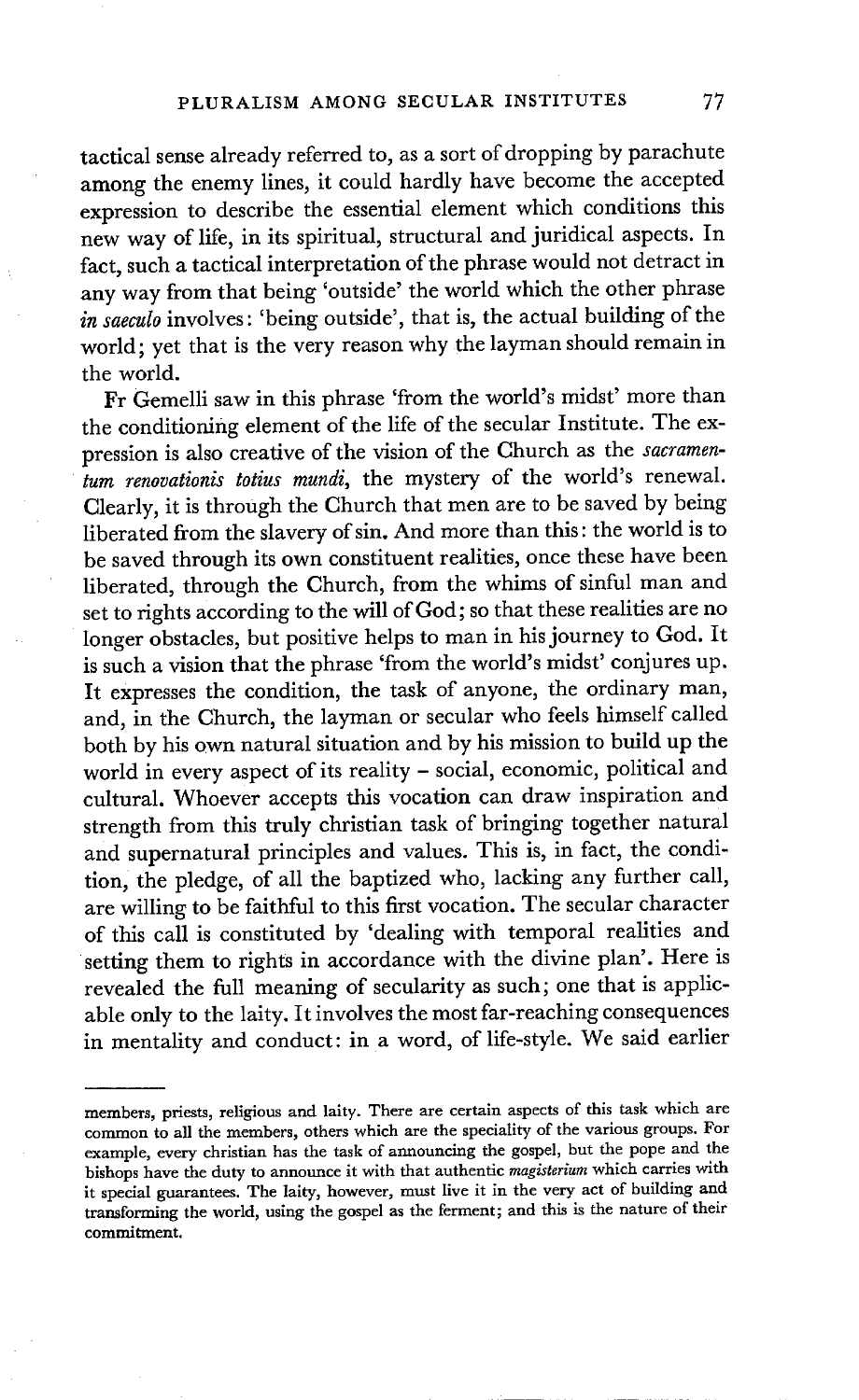that what specifies the secular Institute as such is the relationship between secularity (in the sense in which we have been describing it) and consecration. This relationship is such that we can speak in real and substantial terms of *secular* consecration: of a consecration, that is, which enriches worldliness with all the values characteristic of God's grace, whilst accepting the limitations imposed on it by secularity; and this is what distinguishes it from other forms of consecration. We must notice however, that these limitations do not reduce to nothing (or almost to nothing) the obligations involved in consecration; rather they enhance them.<sup>8</sup> Nor is it true that the limitations imposed on consecration by sccularity tend to hand over these obligations to the responsibility of the individual, without the mediating presence of a leader *(responsabile);* for this mediation is essential for every community that wants to be in the Church and to imitate its forms.<sup>9</sup>

If this dynamic interaction between secularity and consecration is the first and indispensable condition for the existence of a secular Institute, there are other necessary elements also. These seem to me to be reducible to three: explicit apostolic orientation, communion of life, and approval by the Church either at pontifical or diocesan level. This third element does not allow of pluralism; whereas the others do, as long as there is no opposition to the first and radically defining element of the secular Institutes. Pluralism, diversity amongst the various kinds of secular Institutes, has to do with explicit apostolic goals and with communion of life.

Does explicit apostolic orientation demand 'works'? Or alternatively, when it has the secular character, does it exclude works? In the first period of the existence of the secular Institutes a positive answer to the first question was almost taken for granted. This was the period when the Institutes were conceived 'tactically', as advanced forms of a service of evangelization. Not a few of the Institutes came to birth with precise objectives such as this and with hardly any preoccupation with true secularity. During the period of evolution, the process of settling down, there was a gradual reversal in thinking, not because the essential apostolic orientation was lost

One cannot help feeling that certain religious mistakenly confuse the secularity which they believe will 'update' their Institutes with this reduction of the obligations involved in consecration.

<sup>&</sup>lt;sup>9</sup> No matter how successfully secularity distinguishes the life of the secular Institute from the religious, this mediating function can never be suppressed. The point is very carefully elucidated in Fr Martelet's article, cf supra, pp 58 ff.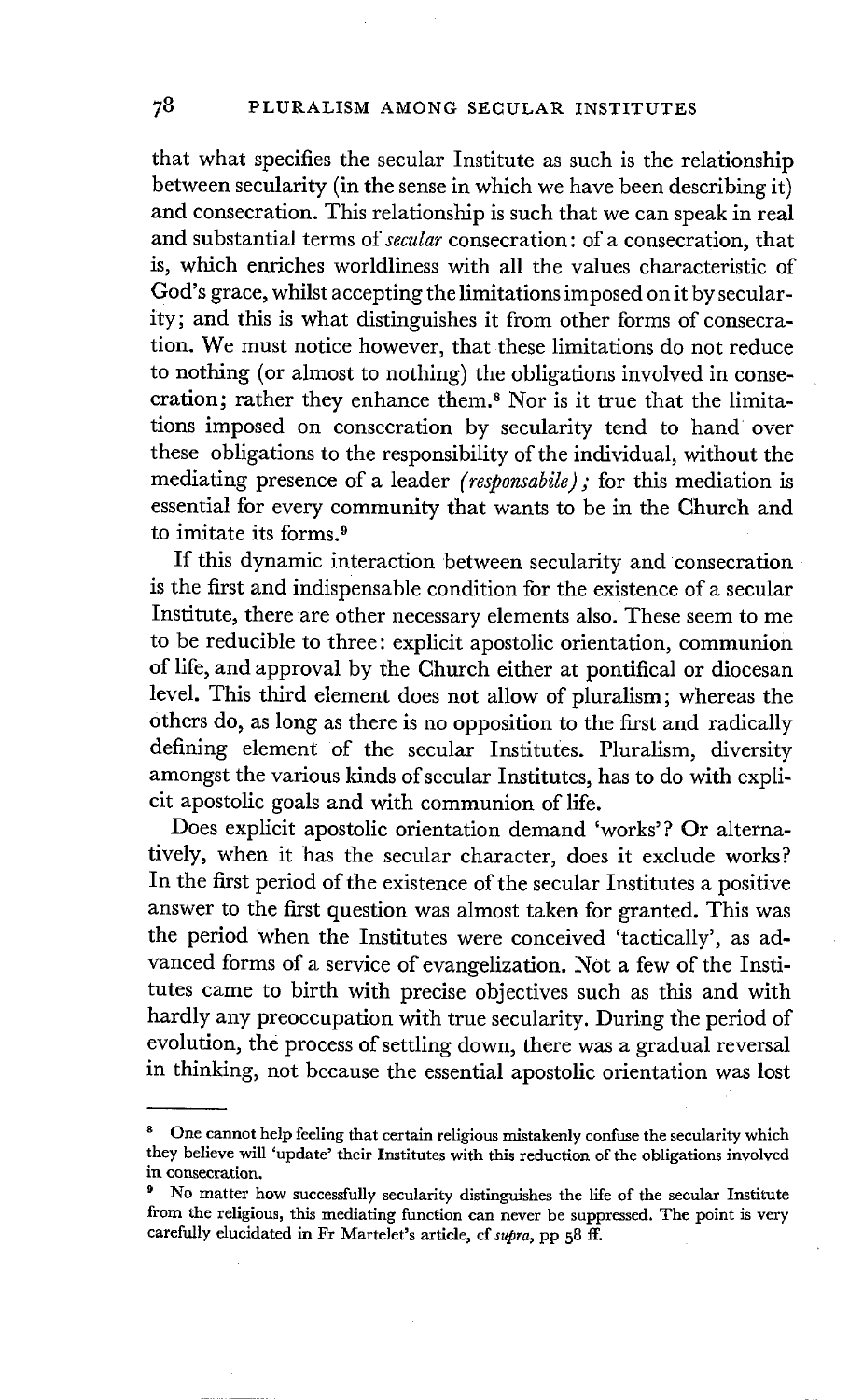sight of, but because of the developing understanding that apostolate and secularity were intrinsically linked. Thus the apostolate came to be seen primarily as the christian inspiration of temporal realities and through this inspiration as evangelization. The obligation of a personal presence from within the world has won the day over the operation organized for action upon the world (the works). So today it is said that the apostolic orientation of a secular Institute, though it must be clearly expressed and lived, does not require that the Institute have its own particular works, and may even go so far as to urge the Institute not to have them by preference.

Are Institute 'works', as such, therefore excluded? I think not, provided that the 'works' do not lead the Institute to forget the true meaning of secularity, and as long as they are carried out in a way that accords with this meaning. It is clear, for instance, that where the work of evangelization would so absorb the aim and will of an Institute that the members would be led to forget or to depreciate their primary obligation to carry over into the realm of secular responsiblity the virtues typical of secular Institutes, then such an Institute would have merely the name and not the reality of the secular Institute. However, there are special cases, as when a particular work does not represent the main apostolic drive of the Institute, but is something additional: particularly if such a work can draw from the total secular consecration qualities typical of a work of evangelization carried out by the laity. In fact, any apostolic work in the secular field, as long as it respects that fundamental requirement of secularity - of being completely at one with the effort to build up the world in actual fact, can be compatible with the nature of a secular Institute. It is merely a question of suitability. With regard to the element which we have called communion of life, it is the commonly held opinion, and one borne out in practice, that a deeper understanding of secularity calls for a diffused rather than a collective form of presence in community, whether this term is understood in its canonical sense or not. Secular Institutes obviously do not demand community living; nor do they exclude it absolutely, but only if it is an obstacle to a true secularity. That is, only those forms of life in common incompatible with the demands of a life of full secular commitment are unacceptable.

It is clear, then, that once we safeguard the first element, which specifies the essential life of the secular Institute, it is possible to admit a certain variety of forms which derive from the different ways in which the Institutes approach the fulness of secular commit